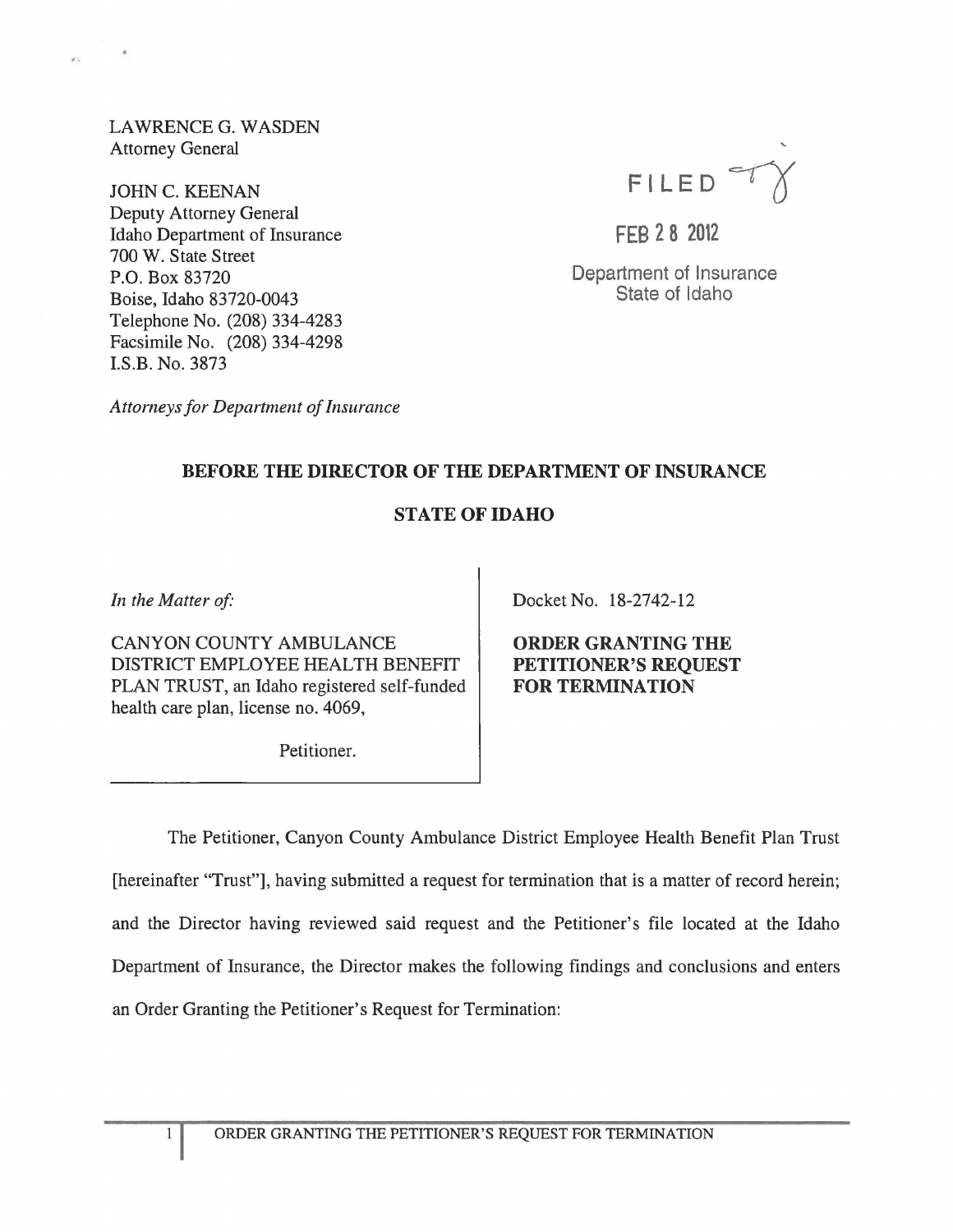1. That the Trust was registered as a self-funded health care plan effective March 21, 2011, with Idaho self-funded plan license no. 4069.

2. That, on February 22, 2012, the Trust filed with the Director of the Idaho Department of Insurance a request for termination of said Plan in accordance with section 41-4018, Idaho Code, with an effective date of January 1,2012.

3. That the grounds for termination of said Trust are based on the Trust's request for termination filed on February 22, 2012, in accordance with section 41- 4018(1), Idaho Code.

4. That the Trust shall file with the Department a proposed Plan of Liquidation in accordance with section 41-4019, Idaho Code.

THEREFORE, upon review of the record and in consideration of the premises,

1. IT IS HEREBY ORDERED that the registration of Canyon County Ambulance District Employee Health Benefit Plan Trust, Idaho registered self-funded health care plan license no. 4069, is hereby TERMINATED effective *nunc pro tunc*  midnight, January 1, 2012;

2. IT IS FURTHER ORDERED that the Trust submit a fair and equitable Plan of Liquidation for approval;

3. IT IS FURTHER ORDERED that any balance remaining after payment or adequate provision of all claims and charges against the Trust fund shall be disposed in accordance with the approved Plan of Liquidation; and,

4. IT IS FURTHER ORDERED that the existence of surplus funds for final disposition shall be determined in accordance with applicable law.

IT IS SO ORDERED.